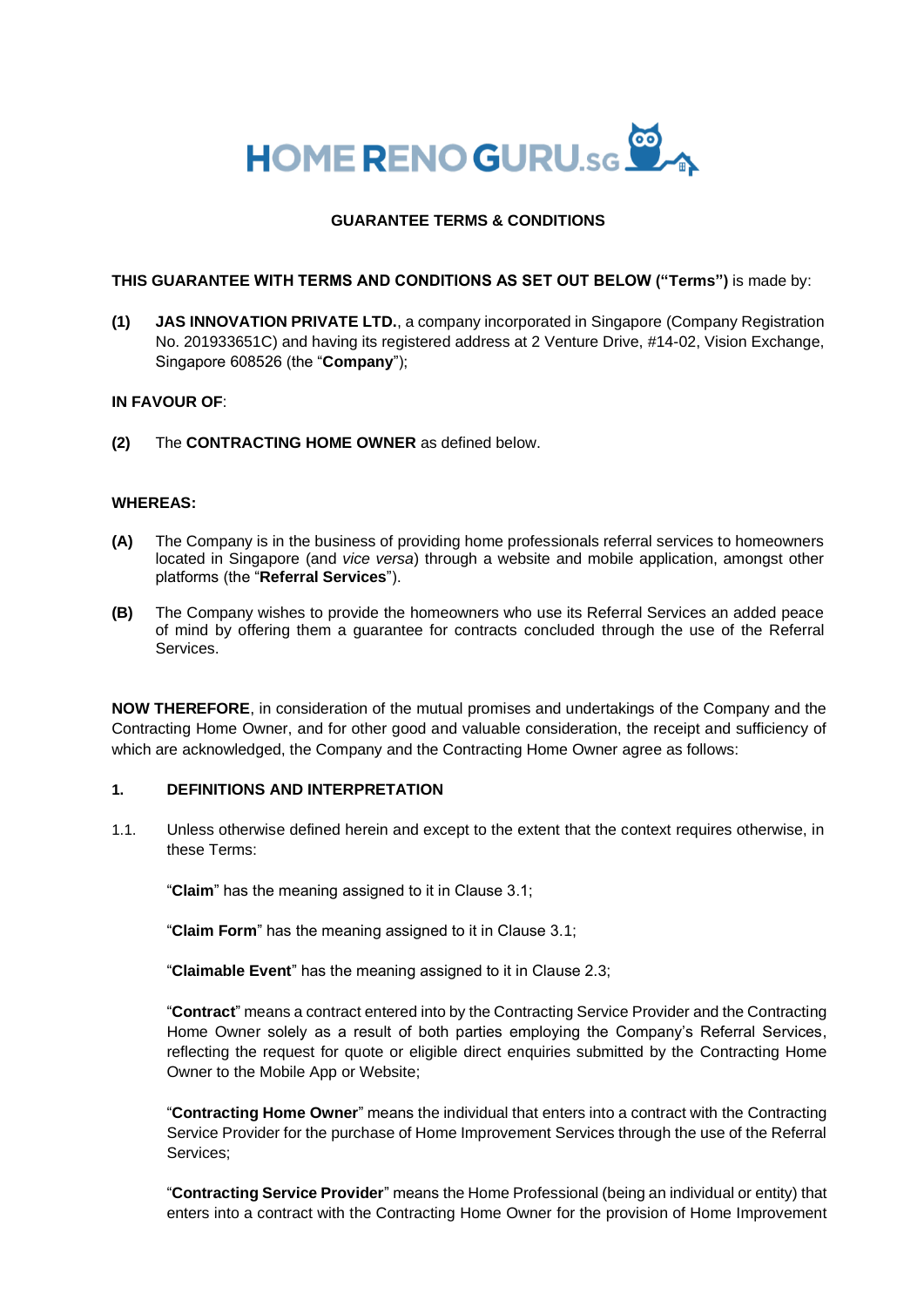Services through the use of the Referral Services;

"**Home Improvement Services**" means any services or goods employed to improve the quality of a home, which includes but is not limited to home renovation and repair services;

"**Home Professional**" means any contractor, interior designer, handyman or any other professional involved in the provision of Home Improvement Services, that is listed as an approved Home Professional on the date of the Contract;

"**Maximum Assured Sum**" means the sum of S\$50,000.00;

"**Mobile App**" means the Company's mobile application available for use on iOS and Android devices;

"**Party**" means any of a Contracting Home Owner, Contracting Service Provider, or the Company, and "**Parties**" mean any two (2) or more of them;

"**Payout**" has the meaning assigned to it in Clause 2.1;

"**S\$**" means Singapore Dollars; and

"**Website**" means the website located at the URL: https://www.homerenoguru.sg.

1.2. In these Terms, each reference to a recital, clause or appendix is a reference to a recital, clause or appendix to these Terms.

### **2. GUARANTEE**

- 2.1. On the occurrence of a Claimable Event, the Company undertakes to pay the Contracting Home Owner, the amount paid by the Contracting Home Owner for work or services that have yet to be completed under the Contract ("**Payout**"), provided that all of the following conditions are met and subject to the provisions in Clause 4 being complied with:
	- 2.1.1 the Company has received a copy of the Contract duly executed by the Contracting Service Provider and the Contracting Home Owner, within seven (7) days from the date of such execution of the Contract;
	- 2.1.2 the Company has received the Claim made by the Contracting Home Owner in accordance with the Claim procedure set out in Clauses 3.1 to 3.4 below;
	- 2.1.3 the Company's reasonable satisfaction with the presentation and grounds of such Claim and approval of such Claim under Clause 3.5 below;
	- 2.1.4 it is the sole result of the Contracting Service Provider's default
	- 2.1.5 the Contracting Home Owner has not been refunded (in full or in part) for work or services that have yet to be completed under the Contract by the Contracting Service Provider; and
	- 2.1.6 the Contracting Home Owner has not been refunded (in full or in part) for work or services that have yet to be completed under the Contract by an order being made by a court in Singapore or elsewhere:
- 2.2. For the avoidance of doubt, a Payout pursuant to Clause 2.1 shall be conditional upon all and not some only of the conditions set out in Clauses 2.1.1 to 2.1.6 being satisfied, and the Payout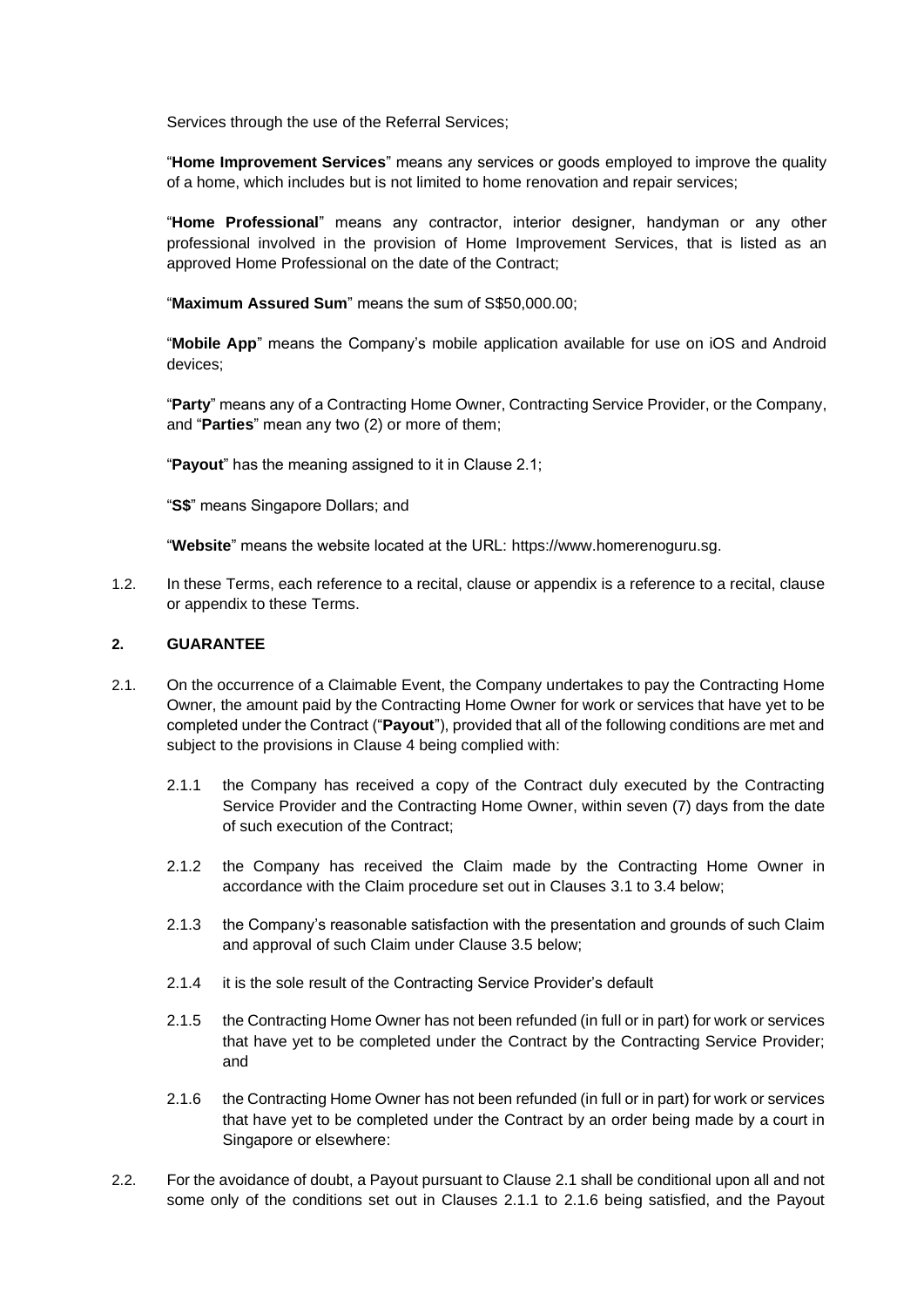amount shall be determined and evaluated by the Company based on submitted documents.

- 2.3. An event warranting a Payout ("**Claimable Event**") shall be on the occurrence of an order being made by a court in Singapore or elsewhere:
	- 2.3.1. (in the case of the Contracting Service Provider being an individual) declaring the Contracting Service Provider bankrupt; or
	- 2.3.2. (in the case of the Contracting Service Provider being an entity) winding up the Contracting Service Provider.

#### **3. CLAIM AND PAYOUT PROCEDURE**

- 3.1. Upon a Claimable Event taking place, the Contracting Home Owner may submit a claim to the Company for compensation (the "**Claim**"), which must be in the form set out in Appendix A of these Terms and shall specify the following (the "**Claim Form**"):
	- 3.1.1. the Contracting Home Owner's (i) name; (ii) identification number; and (iii) contact details;
	- 3.1.2. the Contracting Service Provider's (i) name; (ii) company registration number (in the case of the Contracting Service Provider being an entity) or identification number (in the case of the Contracting Service Provider being an individual); and (iii) contact details;
	- 3.1.3. all documentation (including but not limited to correspondence between the Contracting Home Owner and the Contracting Service Provider) evidencing that the Contract was entered into as a result of the use of the Company's Referral Services by both of the Contracting Home Owner and the Contracting Service Provider;
	- 3.1.4. all documentation (including but not limited to photographic evidence, if applicable) for the grounds of the Claim; and
	- 3.1.5. the details of the Contracting Home Owner's Singapore bank account to which a Payout can be made in the event of the Claim being admitted.
- 3.2. The Claim Form must be delivered to the Company at its registered address within thirty (30) days from the date of the Claimable Event, failing which the Company will have no liability to make any payment under these Terms. The Company may reject any Claim Form received after the stipulated period.
- 3.3. Upon receipt of the Claim Form, the Company shall, within six (6) months or any other time period as it may specify to the Contracting Home Owner, notify the Contracting Home Owner of its decision to:
	- 3.3.1 approve the Claim in whole;
	- 3.3.2 approve the Claim in part; or
	- 3.3.3 reject the Claim.
- 3.4. Prior to such notification of the Company's decision in Clause 3.3 above, the Company reserves the right to request for additional supporting documents or evidence to verify the details of the Claim. The Contracting Home Owner's failure to provide such documents will result in the Claim being rejected.
- 3.5. In the event that a Claim is approved in whole or in part, the Company shall, within two (2) months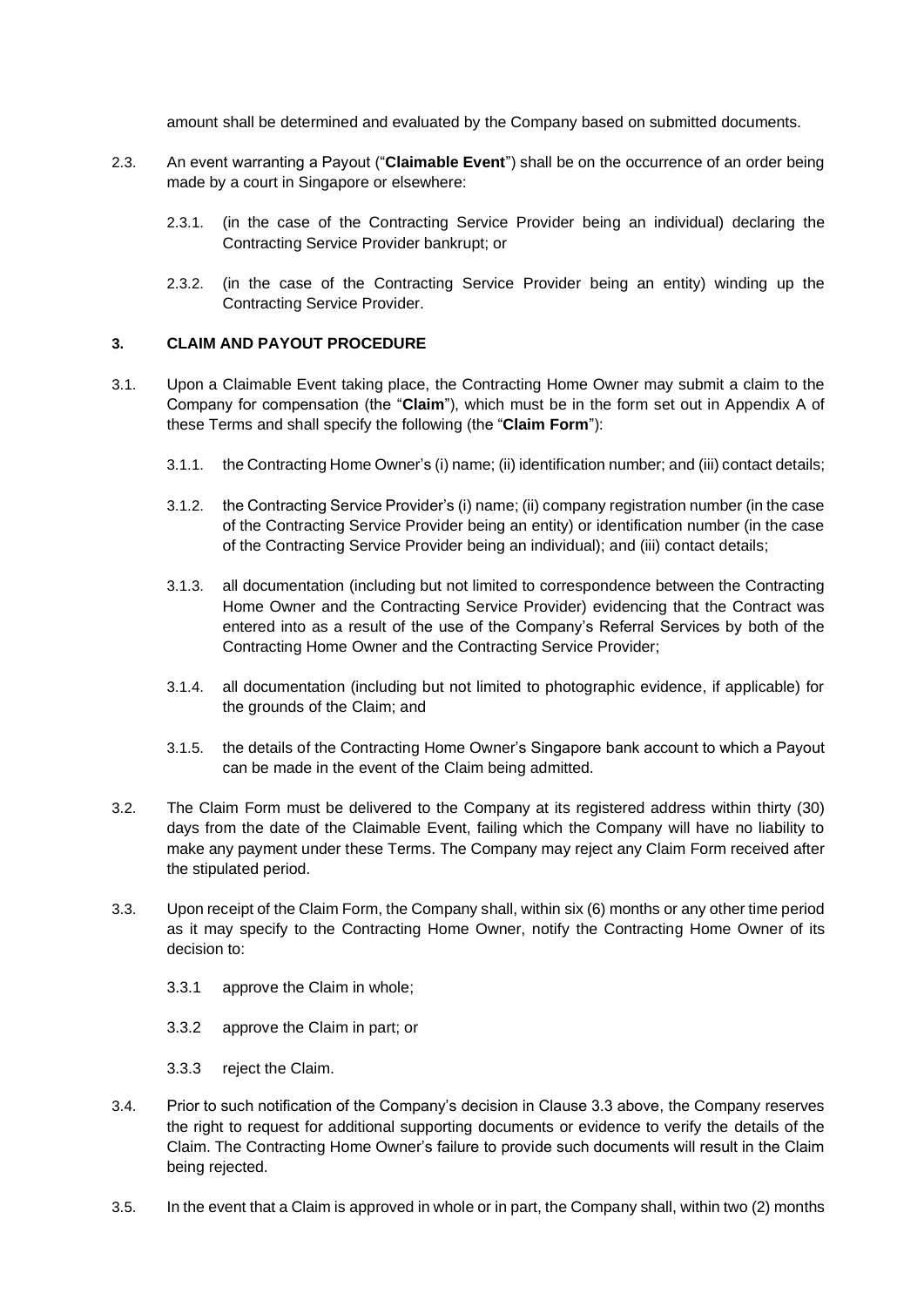from the date of notification pursuant to Clause 3.3.1 or Clause 3.3.2, present a settlement agreement for the Contracting Home Owner's consent before making a Payout to the Contracting Home Owner's Singapore bank account set out in the Claim Form. The Company reserves the right to make a Payout in instalments.

3.6. In the event that a Claim is rejected, the Company shall not be obliged to provide exhaustive reasons for its decision of rejection. The decision of the Company will (in the absence of manifest error) be final.

### **4. LIMITATIONS AND EXCLUSIONS**

- 4.1. The Company shall not be obliged to make a Payout in the event that any one or more of the following circumstances exist or are reasonably believed by the Company to exist:
	- 4.1.1. the Contract was terminated by:
		- (i) the Contracting Home Owner;
		- (ii) the substantial inducement of the Contracting Home Owner; or
		- (iii) mutual agreement of the Contracting Home Owner and the Contracting Service Provider;
	- 4.1.2. the Contract was breached by the Contracting Home Owner;
	- 4.1.3. the Contracting Home Owner or the Contracting Service Provider was unable to carry out the whole or any part of its obligations under the Contract due to any acts of God, fire, explosion, strikes, war (declared or not), riots, acts of terrorism, epidemics, pandemics, government lockdowns, quarantine orders and Movement Control Orders or any other events related to the current Covid19 pandemic, embargoes, actions or inactions of governmental or quasi-governmental authorities, shortages of labour, fuel or raw materials and any other causes of such nature that was beyond the will and control of the Contracting Home Owner or the Contracting Service Provider;
	- 4.1.4. the Claim was not made in good faith; or
	- 4.1.5. an offer to remedy the Contracting Home Owner's grounds of Claim (including but not limited to additional or remedial works) has been made by the Contracting Service Provider or the Company (whether accepted, declined, rejected or not confirmed by the Contracting Home Owner).
- 4.2. The Payout shall not include third party costs, such as the costs of engaging another Home Professional or any other individual or entity to effect additional or remedial works.
- 4.3. The Payout shall be capped at the Maximum Assured Sum, or half the value of the Contract, whichever is lower
- 4.4. The Company shall in any calendar year make a maximum of four (4) Payouts to the Contracting Home Owner, with the Payout(s) made to the Contracting Home Owner being not more than S\$100,000.00 in aggregate (including any amounts that may be set-off by the Company under Clause 4.5).
- 4.5. The Company reserves the right to set off any debts or liabilities that may be owed by that Contracting Home Owner to the Contracting Service Provider from the Payout.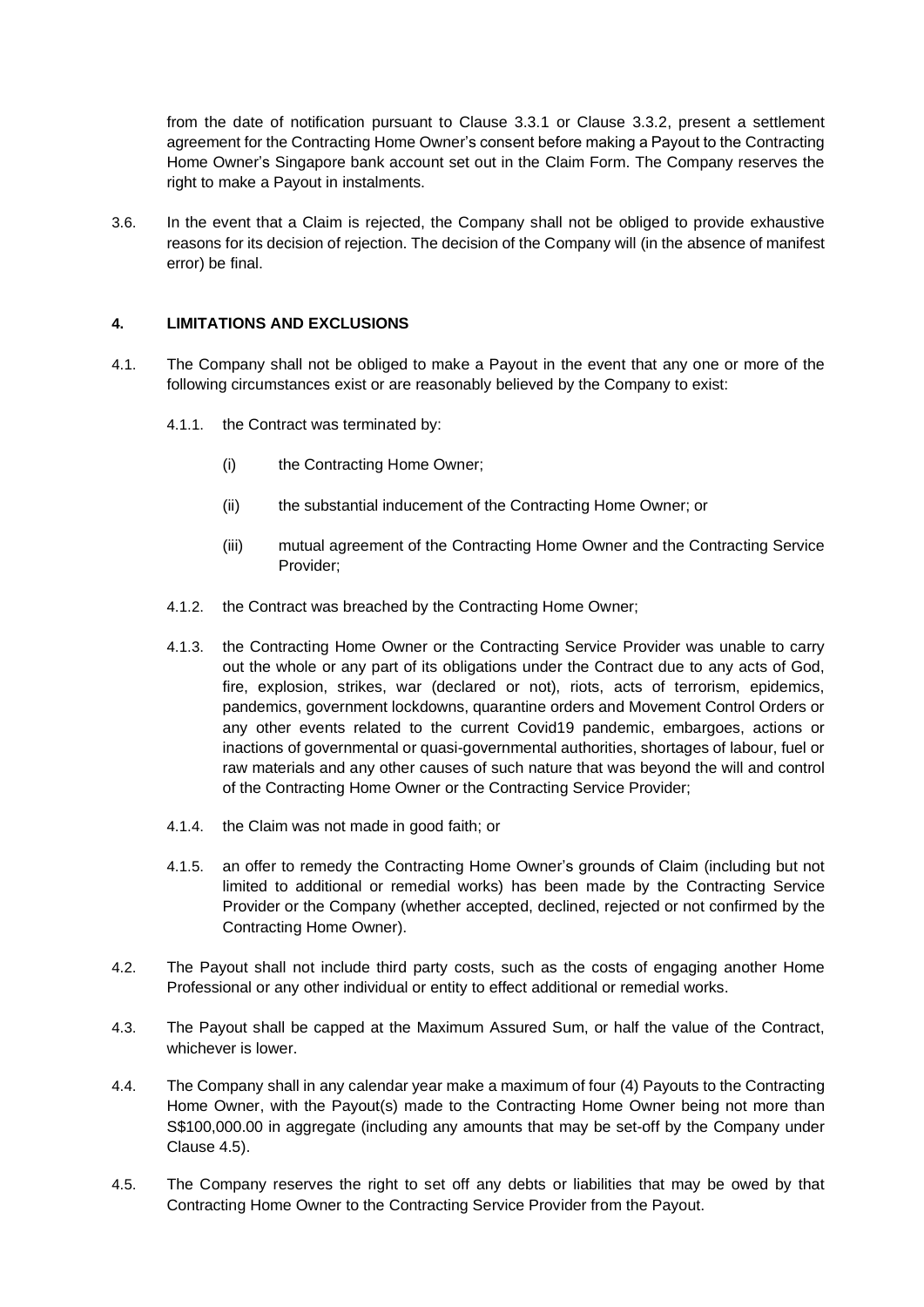- 4.6. The Company shall not pay any interest on any Payout to be made.
- 4.7. None of the rights, powers or obligations under these Terms shall be capable of being assigned, delegated or transferred in whole or in part by the Contracting Home Owner. Any such assignment, delegation or transfer, whether in whole or in part, shall be null and void.
- 4.8. The Contracting Home Owner shall notify the Company in writing of any and all litigation, arbitration, administrative proceedings, claims or disputes instituted against the Contracting Home Owner within nine (9) months from the date of the Contract.

## **5. SUBROGATION**

5.1. If a Payout is made to the Contracting Home Owner, the Company shall be subrogated to the extent of such payment to all rights of the Contracting Home Owner and be entitled to exercise the Contracting Home Owner's rights in respect of the Contracting Service Provider, under the Contract.

# **6. RECOVERY OF PAYOUT IF MADE IN ERROR OR EXCESS**

6.1. Without prejudice to any other remedy, in the event any amount paid in error or excess to a Contracting Home Owner shall be recoverable as a debt due to the Company by that Contracting Home Owner, the Company may within fifteen (15) days (or such other period as the Company may specify) of the Company notifying that Contracting Home Owner of such error or excess, recover the amount paid in error or excess from the Contracting Home Owner.

# **7. ACKNOWLEDGEMENTS**

- 7.1. The Contracting Home Owner hereby acknowledges and agrees that:
	- 7.1.1. These Terms constitute a guarantee made by the Company and is not intended to constitute an offer to insure, does not constitute insurance, and does not take the place of insurance obtained or obtainable by him.
	- 7.1.2. He will at all times exercise good faith in his dealings with the Company, including but not limited to first seeking to mitigate or recoup his losses under the Contract from the Contracting Service Provider, prior to submitting a Claim to the Company under these Terms.
	- 7.1.3. The Company and its insurer reserves the right to make independent investigations with respect to any Claim submitted.
	- 7.1.4. Upon the submission of a Claim, the Contracting Home Owner shall permit the Company to access all communication made between him and the Contracting Service Provider through the Website, Mobile App, any other platform on which the Referral Services are provided, or any other form of communication.

### **8. GENERAL PROVISIONS**

- 8.1. The illegality, invalidity or unenforceability of any of the Terms herein under the law of any jurisdiction shall not affect its legality, validity or enforceability under the law of any other jurisdiction nor the legality, validity or enforceability of any other provision.
- 8.2. No failure on the part of any Party to exercise and no delay on the part of any Party in exercising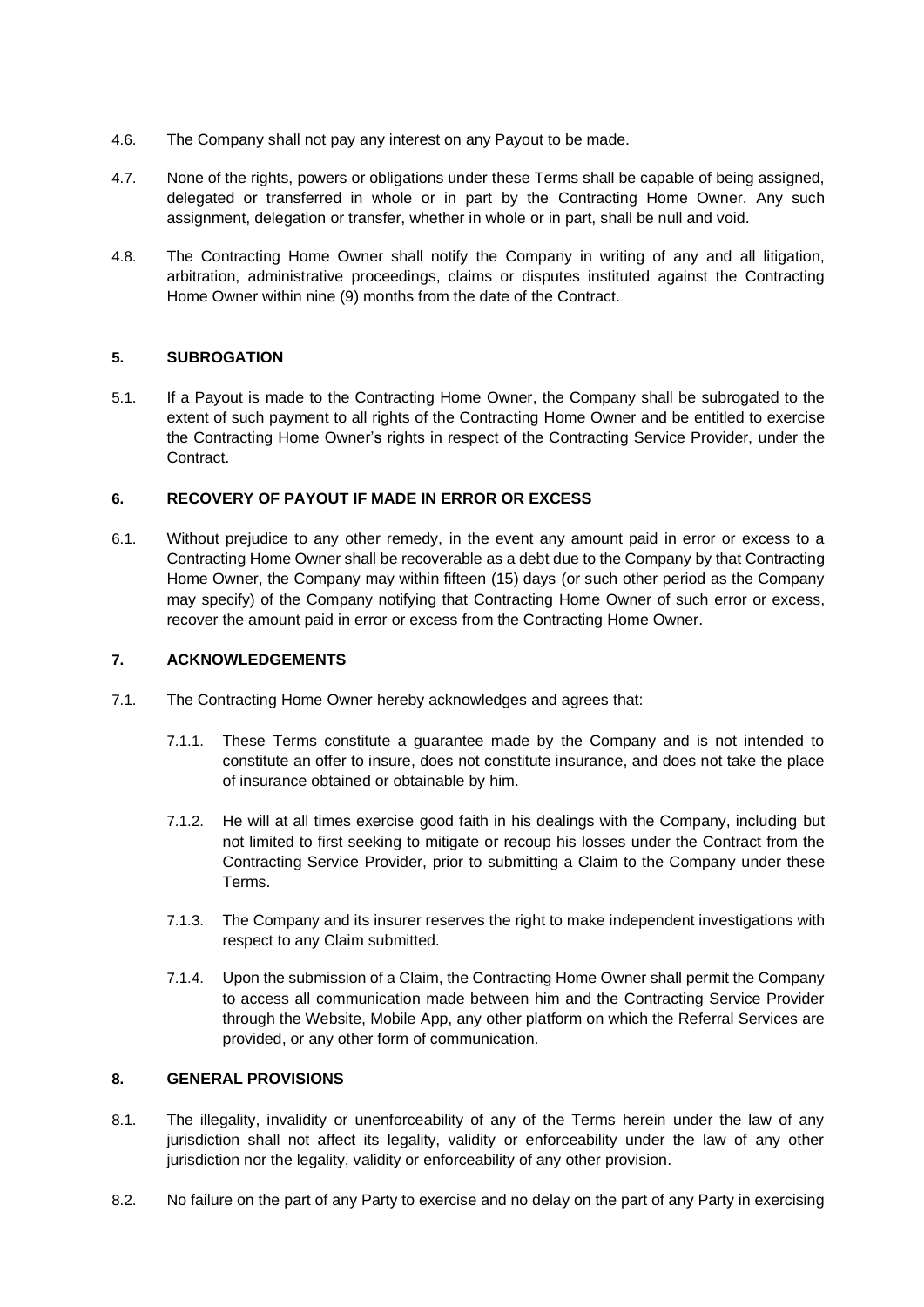any right hereunder will operate as a release or waiver thereof, nor will any single or partial exercise of any right under these Terms preclude any other or further exercise of it.

- 8.3. Nothing in these Terms will create, or be deemed to create, a partnership between any of the Parties.
- 8.4. The Company may terminate or modify these Terms at its absolute discretion. Any termination or modification to these Terms will take effect from the date the notice of termination or the date the amended terms are posted on the Website or the Mobile App.
- 8.5. Save as expressly stated in these Terms, a person who is not party to these Terms has no right under the Contracts (Rights of Third Parties) Act (Cap. 53B) of Singapore to enforce or benefit from any term of these Terms.
- 8.6. Singapore law will govern these Terms and its interpretation.
- 8.7. The Company and the Contracting Home Owner hereby submit to the exclusive jurisdiction of the courts of Singapore.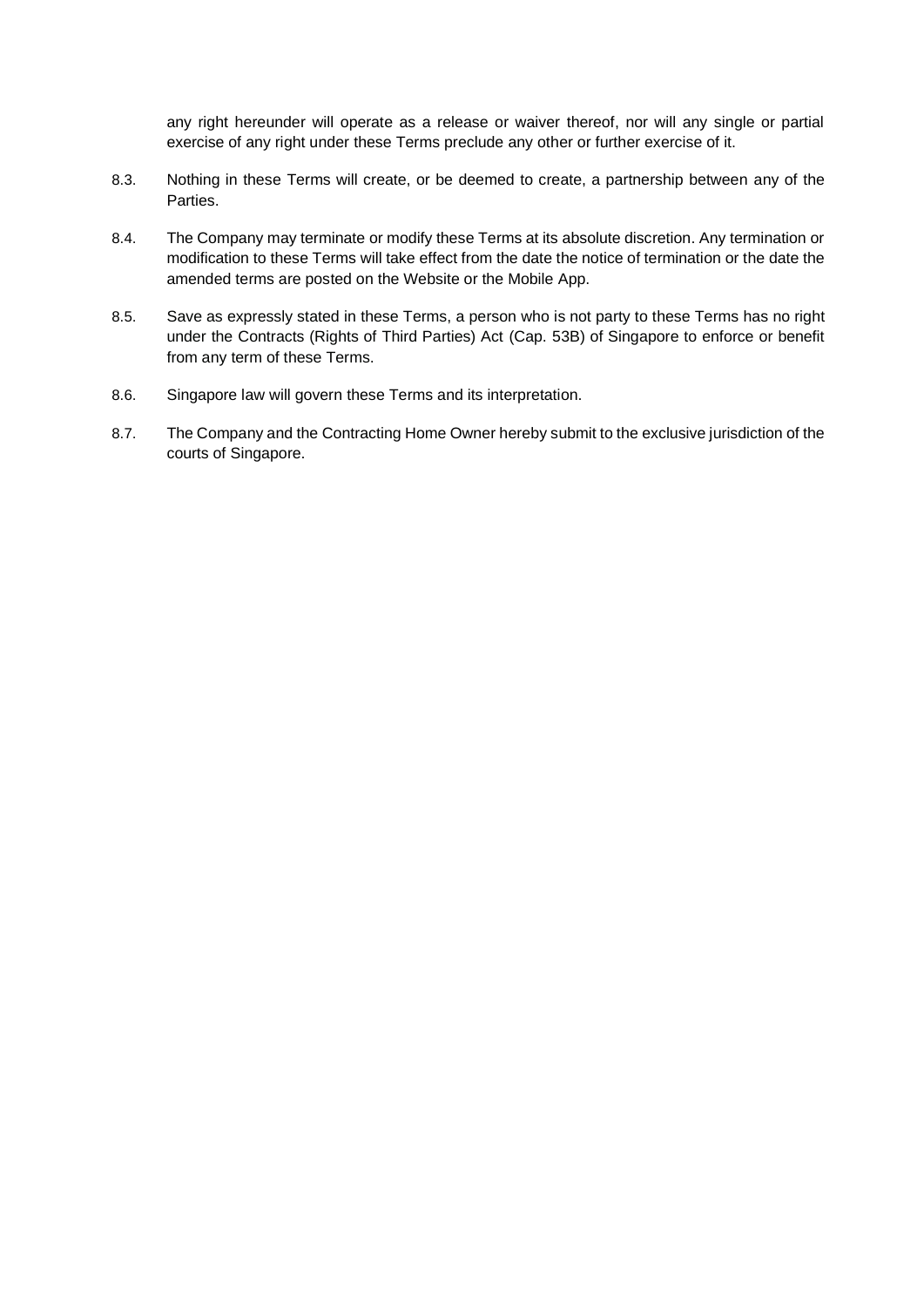# **APPENDIX A**

**CLAIM FORM**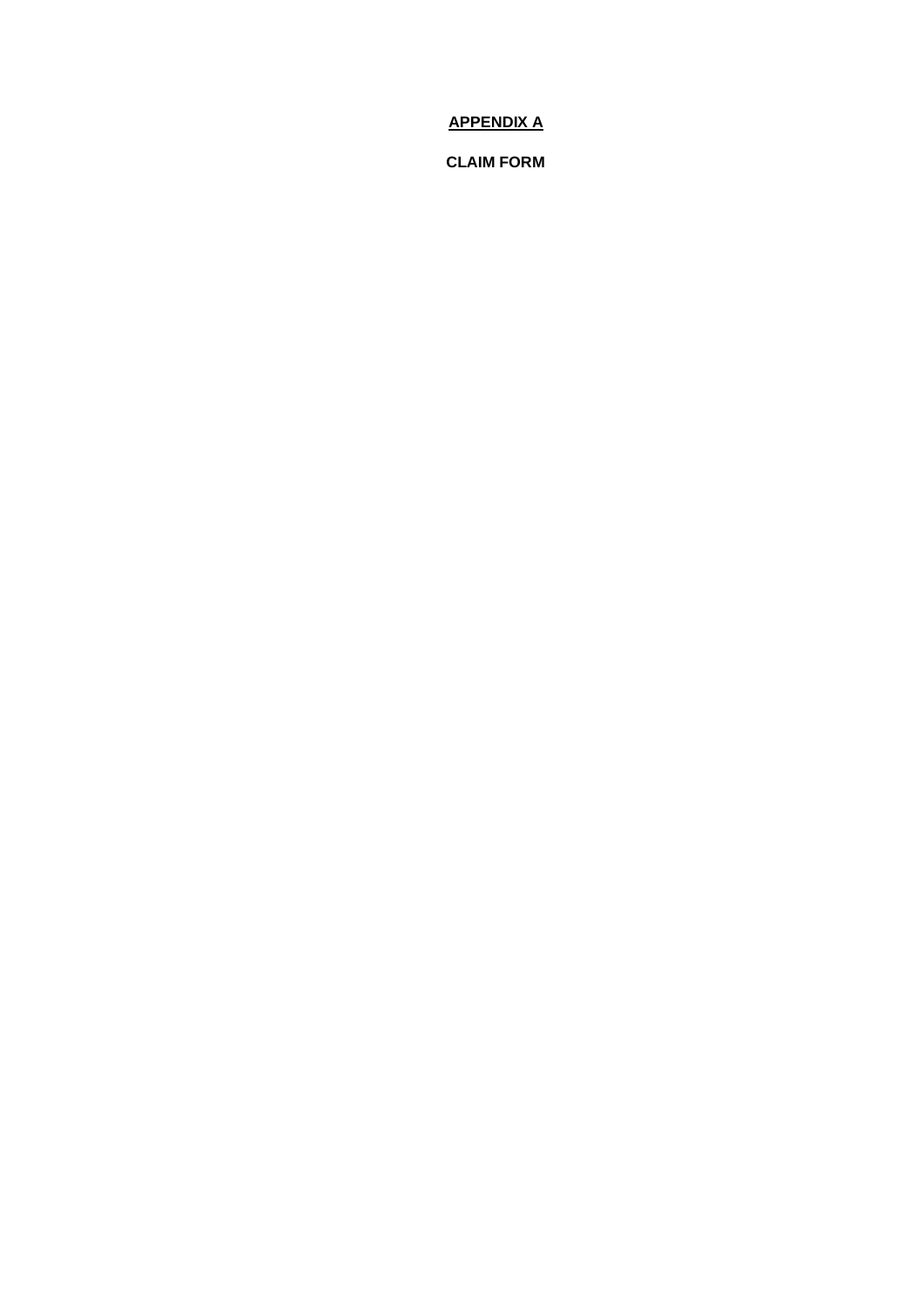## To : **JAS Innovation Private Ltd. (Company Registration No. 201933651C)**

2 Venture Drive #14-02, Vision Exchange Singapore 608526

#### From : **[***Name of Contracting Home Owner***]**

We refer to the Guarantee Terms & Conditions made by JAS Innovation Private Ltd. in my favour. Capitalised terms used in this Claim Form shall have the meanings given to them in the said Guarantee Terms & Conditions.

# **A. Contracting Home Owner's details**

| Full name             | ٠<br>$\blacksquare$ |  |
|-----------------------|---------------------|--|
| Identification number | ٠<br>٠              |  |
| Address               | ٠<br>٠              |  |
|                       |                     |  |
|                       |                     |  |
| Email address         | ٠<br>$\blacksquare$ |  |
| Local contact number  | ٠<br>٠              |  |

### **B. Contracting Service Provider's details**

| Full name                                                                       | ٠<br>$\blacksquare$ |  |
|---------------------------------------------------------------------------------|---------------------|--|
| Identification number / company<br>registration number<br>(individual / entity) | ٠<br>$\blacksquare$ |  |
| Address                                                                         | ٠<br>$\blacksquare$ |  |
| Email address                                                                   | ٠<br>$\bullet$      |  |
| Local contact number                                                            | ٠<br>$\cdot$        |  |
| Date of bankruptcy declaration /<br>winding up<br>(individual / entity)         | ٠<br>$\blacksquare$ |  |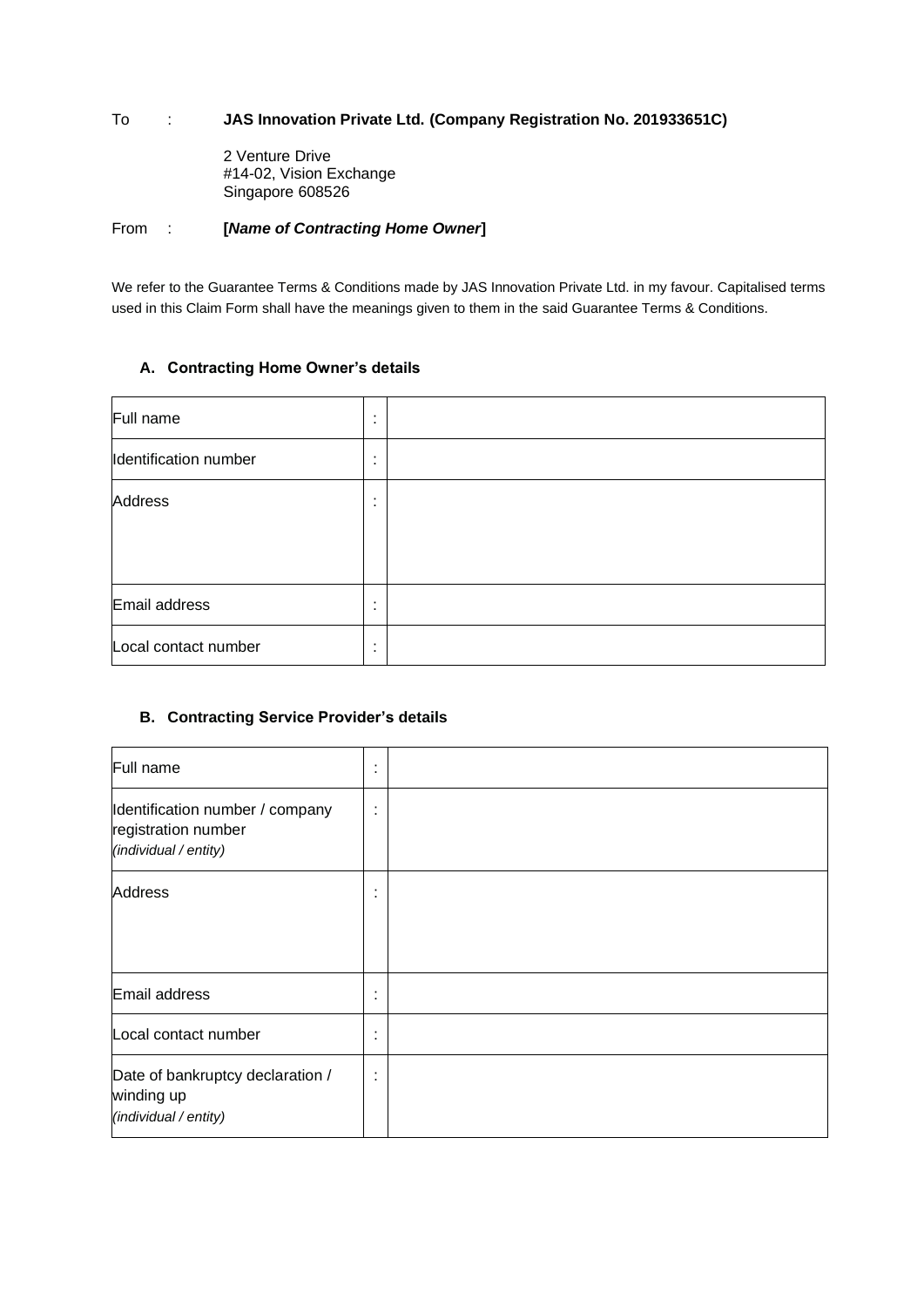## **C. Contracting Home Owner's bank account details**

| Full name of beneficiary | ٠ |  |
|--------------------------|---|--|
| Name of bank             | ٠ |  |
| Address of bank          |   |  |
| <b>Bank SWIFT code</b>   |   |  |
| Bank account number      | ٠ |  |

### **D. Supporting documents for the Claim**

Please tick and confirm that the following documentation has been appended before submitting this Claim Form:

| All documentation (including but not limited to correspondence between the Contracting Home<br>Owner and the Contracting Service Provider) evidencing that the Contract was entered into as<br>a result of the use of the Company's Referral Services by both of the Contracting Home Owner<br>and the Contracting Service Provider |  |
|-------------------------------------------------------------------------------------------------------------------------------------------------------------------------------------------------------------------------------------------------------------------------------------------------------------------------------------|--|
| All documentation (including but not limited to photographic evidence, if applicable) for the<br>grounds of the Claim                                                                                                                                                                                                               |  |

*The Company reserves the right to request for additional supporting documents or evidence to verify the details of the Claim. The Contracting Home Owner's failure to provide such documents will result in the Claim being rejected.* 

# **E. Conditions for Payout**

Please tick and confirm that **all** of the following conditions have been met before submitting this Claim Form:

| confirm that I have submitted to the Company the Contract duly executed by the Contracting<br>Service Provider and me, within seven (7) days from the date of such execution of the Contract                                |  |
|-----------------------------------------------------------------------------------------------------------------------------------------------------------------------------------------------------------------------------|--|
| confirm that I have not been refunded (in full or in part) for work or services that have yet to be<br>completed under the Contract                                                                                         |  |
| confirm that the Contract was not terminated by me; my substantial inducement; or by mutual<br>agreement between me and the Contracting Service Provider                                                                    |  |
| confirm that I am not in breach of the Contract                                                                                                                                                                             |  |
| confirm that I have not received an offer by the Contracting Service Provider or the Company<br>to remedy my grounds of Claim                                                                                               |  |
| confirm that I have notified the Company in writing of all litigation, arbitration, administrative<br>proceedings, claims or disputes instituted against me within nine (9) months from the date of<br>the Contract, if any |  |